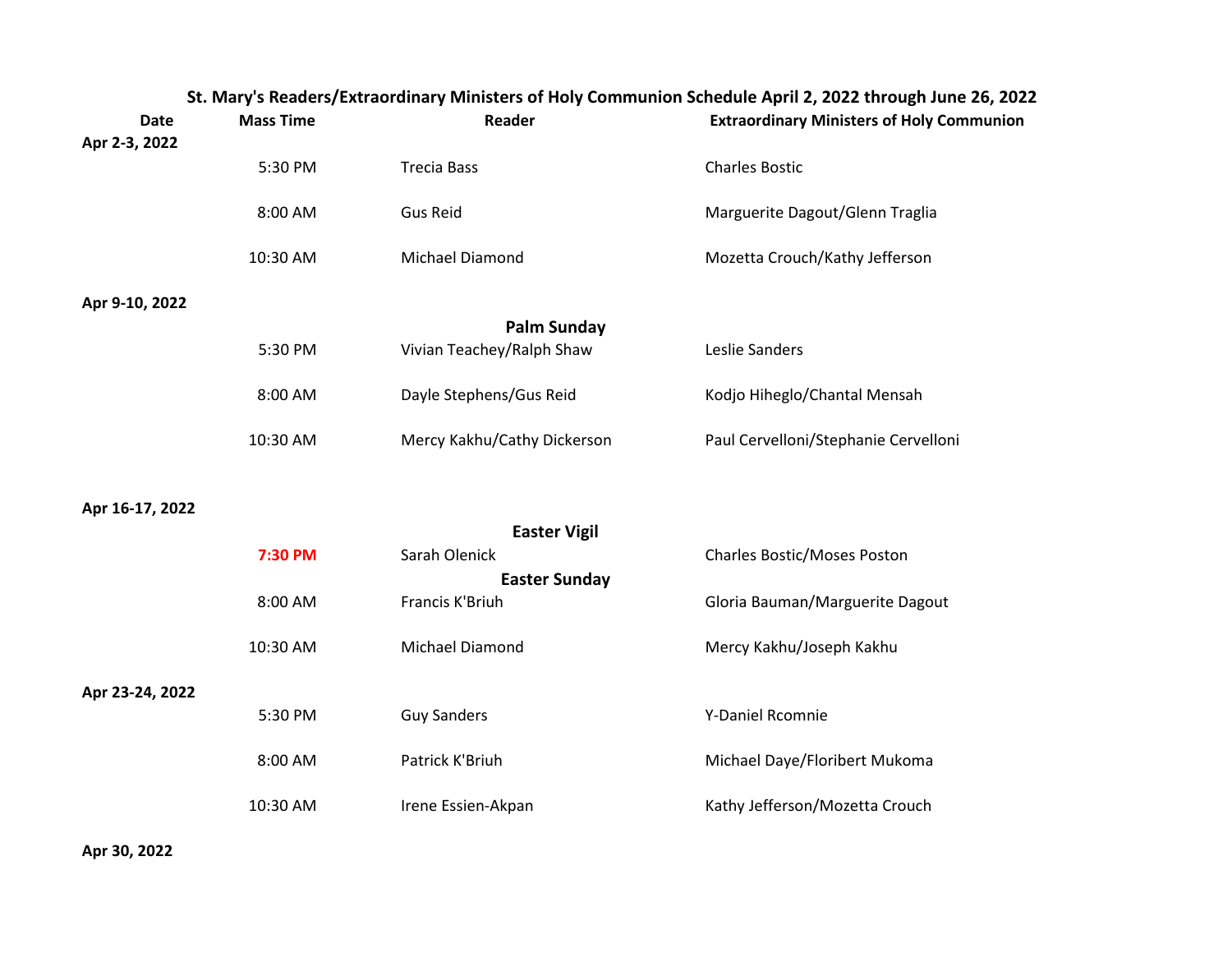| <b>Date</b>     | <b>Mass Time</b><br>5:30 PM | Reader<br>Vivian Teachey | <b>Extraordinary Ministers of Holy Communion</b><br>Leslie Sanders |
|-----------------|-----------------------------|--------------------------|--------------------------------------------------------------------|
| May 1, 2022     |                             |                          |                                                                    |
|                 | 8:00 AM                     | Millard Cil              | Chris Fombin/Sharon Pauling                                        |
|                 | 10:30 AM                    | <b>Trecia Bass</b>       | Mercy Kakhu/Joseph Kakhu                                           |
| <b>Date</b>     | <b>Mass Time</b>            | Reader                   | <b>Extraordinary Ministers of Holy Communion</b>                   |
| May 7-8, 2022   |                             |                          |                                                                    |
|                 | 5:30 PM                     | Eli Rcomnie              | <b>Charles Bostic</b>                                              |
|                 | 8:00 AM                     | <b>Gus Reid</b>          | Brut K'Briuh/Francis K'Briuh                                       |
|                 | 10:30 AM                    | Mercy Kakhu              | Chris Walson/Edith Walson                                          |
| May 14-15, 2022 |                             |                          |                                                                    |
|                 | 5:30 PM                     | <b>Guy Sanders</b>       | Moses Poston                                                       |
|                 | 8:00 AM                     | <b>Trecia Bass</b>       | GlennTraglia/Chris Fombin                                          |
|                 | 10:30 AM                    | Cathy Dickerson          | Mozetta Crouch/Kathy Jefferson                                     |
| May 21-22, 2022 |                             |                          |                                                                    |
|                 | 5:30 PM                     | Sarah Olenick            | <b>Charles Bostic</b>                                              |
|                 | 8:00 AM                     | Patrick K'Briuh          | Gloria Bauman/Sharon Pauling                                       |
|                 | 10:30 AM                    | Michael Diamond          | Paul Cervelloni/Stephanie Cervelloni                               |
| May 28-29, 2022 |                             |                          |                                                                    |
|                 | 5:30 PM                     | Ralph Shaw               | Leslie Sanders                                                     |